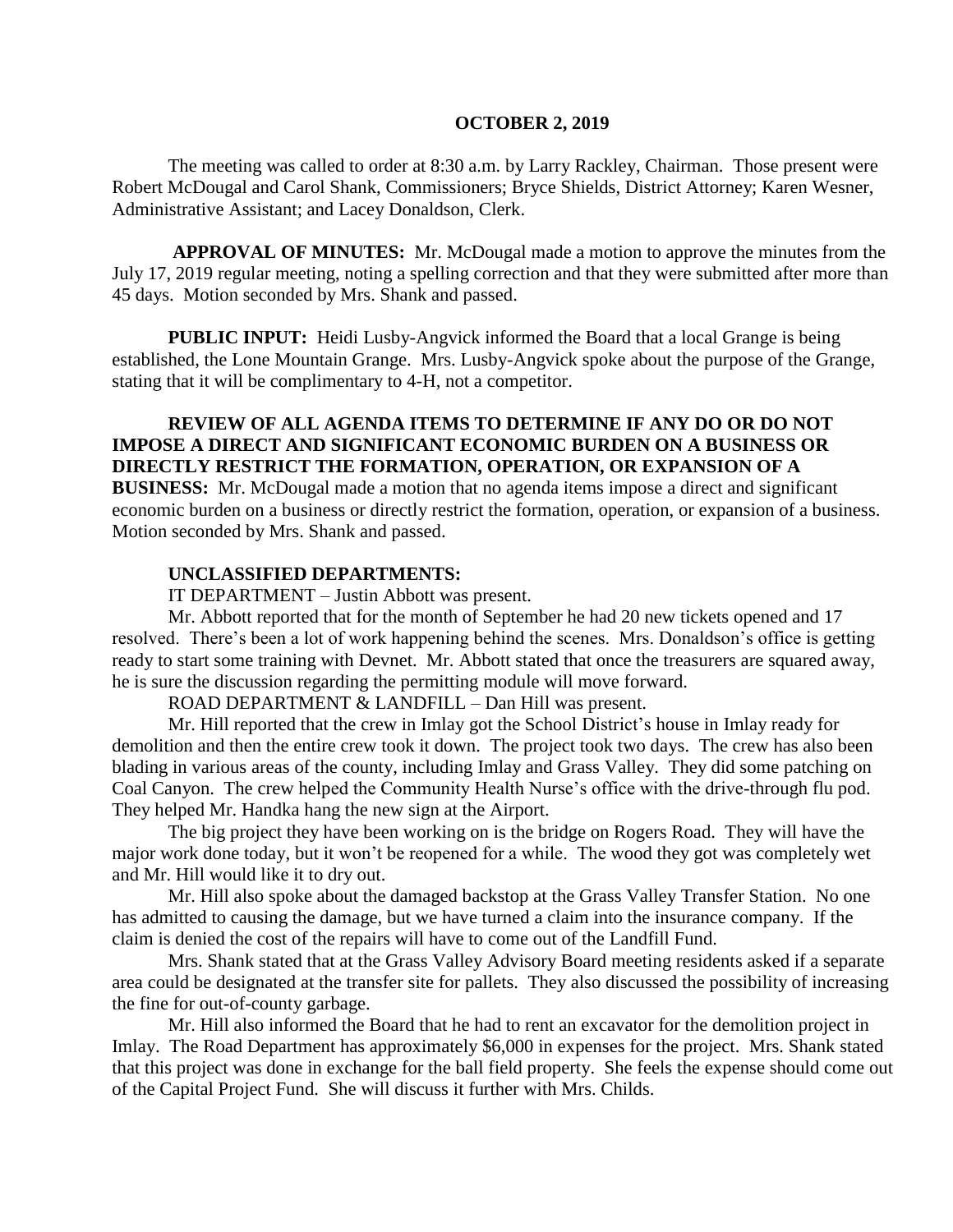BUILDINGS AND GROUNDS – John Handka was present.

Mr. Handka stated that with the recent cold snap, he had to shut down the various water systems and the bathroom at the ball fields. The users of the ball fields are not happy.

With the help of Mr. Hill, the sign at the Airport was hung. The crew has been dealing with some drainage issues at the Jail. They will also start shutting down and winterizing the swamp coolers.

Mrs. Shank thanked Mr. Handka for the work they have been doing at the cemeteries.

*Law Library Remodel, Approval of remodel plans and approval to purchase a container for book storage:* Mr. Handka prepared a sketch of the Law Library remodel proposal. Mr. McDougal stated that he would like to meet with Mr. Handka as he has a few ideas to improve the design.

Mr. Shields stated that his preference would be to leave the break room where it is and the Law Library would be next to the two conference rooms. Mrs. Shank stated that the employees have the right to have a break room that is private, not a thoroughfare into the building.

Mr. Shields stated that the original plan was to use money in Fund 10, but he doesn't think those court fees can be used to improve the employee break room. Mrs. Childs also questioned how this would be paid for.

Regarding the books, Mrs. Shank assumed the ones currently in storage could be disposed of. Mr. Shields would like to go through the ones that are in the building before they are moved.

Mr. Handka stated that he has found a water tight container for about \$3500.

PERSHING CO. FIRE AND AMUBLANCE DEPARTMENTS –

*LOVELOCK:* Chief Wilcox was present.

Chief Wilcox reported that they had 6 firefighters attend the EMS (Emergency Medical Services) convention in Elko. They all received Continuing Education Units for the classes they attended. There is a "train-the-trainer" EMS class coming up as well. Chief Wilcox stated that the ambulance has been busy.

Chief Wilcox stated that he and Rusty Kiel, Lovelock Meadows Water District Manager, will be meeting with some people in Reno tomorrow to discuss the possibility of a distillery coming to Lovelock.

Chief Wilcox reported that the Department has one new member that already has their EMT (Emergency Medical Technician) license. They have interviews scheduled with two other prospective members. One of those is an EMT as well. They also lost a member last month.

Mr. Heidemann has been working on grants. He applied for an AFG (Assistance to Firefighters Grant) grant for \$8,800 for Firefighter I and Firefighter II training. Mr. Heidemann thanked Mrs. Donaldson for her help getting the grant logins, etc. set up and approved. Mr. Heidemann attended the Chiefs meeting in Imlay last Saturday. Mr. Heidemann stated that by accepting this grant award we need to be accountable and train people to those levels. Mr. Heidemann also applied for a grant to purchase a rescue truck.

Mr. Heidemann stated that they have also identified a safety issue in one of the new water tenders regarding its ability to pump and roll. Mr. Heidemann stated that you wouldn't want someone on top of the tender during a fire. We can submit a grant application to POOL/PACT for funding to purchase a remote operation.

Chief Wilcox stated that at the Chiefs meeting they discussed SCBAs (self-contained breathing apparatus). They agreed on a brand (MSAG1) for them all to get. Winnemucca and Fernley just switched to this brand and Imlay already has a few, so mutual aid can be used as the justification to switch. It was also noted that we can piggy back on a Clark County bid.

Mr. Heidemann also spoke about the State Emergency Response Commission. They have not met in several months, which is holding up funding. They did have an emergency funding committee meeting last Monday to specifically approve the funding for Fire Shows West. We did receive funding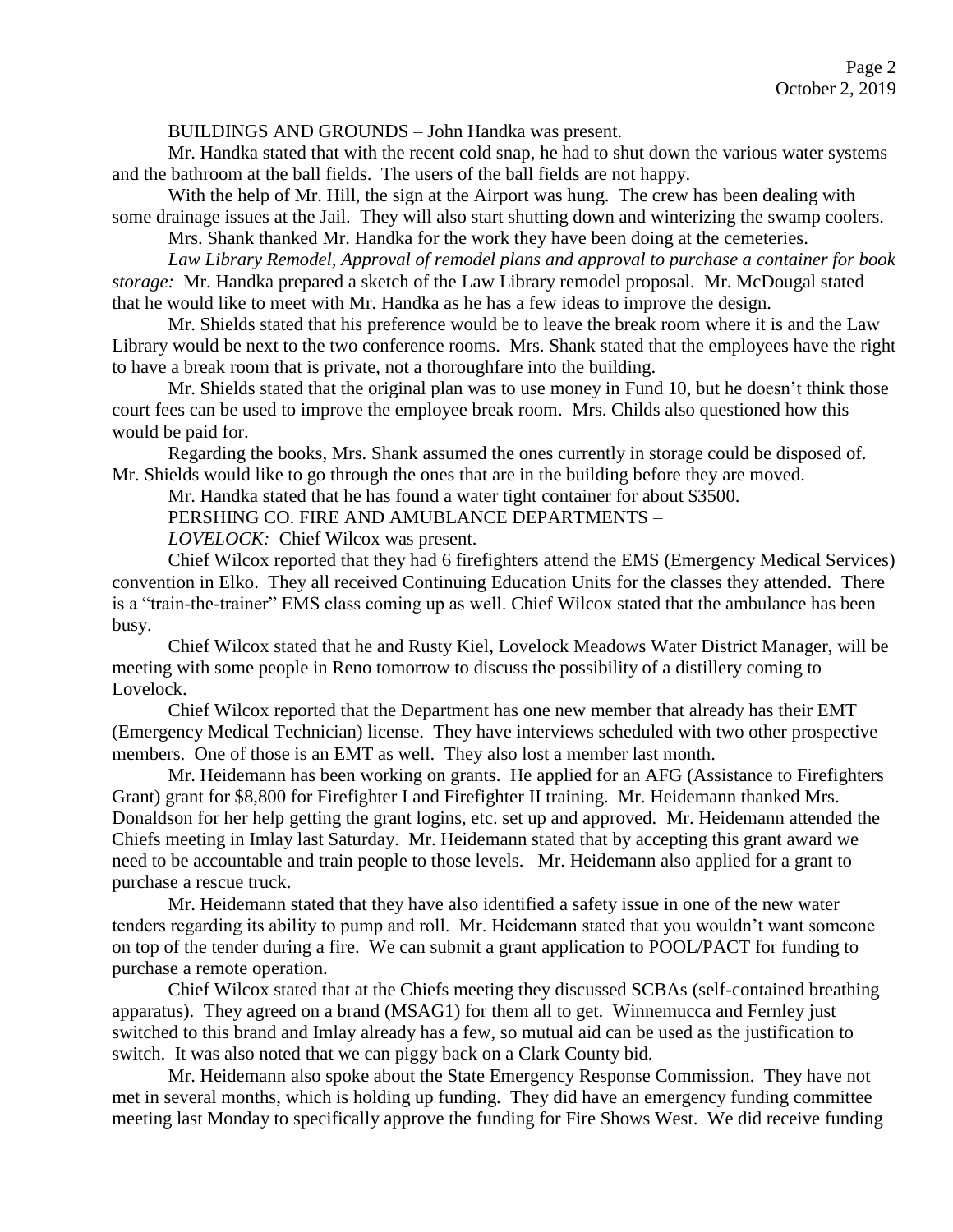approval for 8 members to attend. Chief Wilcox stated that Lovelock will be sending six and Rye Patch is sending two.

*RYE PATCH FIRE:* Staci Bristow was present.

Ms. Bristow stated that they finally got the brush truck from the BLM. The truck holds 900 gallons of water. It was delivered with all the equipment still on it.

Ms. Bristow will also be working with POOL/PACT regarding the remote control for the water tender.

They have had a slow fire season. Ms. Bristow has been working with Mr. Heidemann to get everyone in the department their F Endorsements.

Mr. Rackley is working on expansion plans for the Rye Patch Firehouse.

COMMUNITY CENTER – Dixie McKay was present.

Mrs. McKay just returned from vacation. She thanked Mrs. Lusby-Angvick and Joshua McKinney for taking care of the Center while she was on vacation.

 Mrs. McKay reported that the Community Center's net income for September was \$392.00, with approximately 886 visitors and 35 meetings. Large events held at the Center included Coeur Rochester, Chukars Unlimited, the Scrapbooking Club and the Flu Pod. After the Chukar's event, there was a misunderstanding regarding a picture the Chukars use as a trophy. All the wildlife pictures will be hung on the wall of the old Director's office, so they don't have to be removed before large events. The Chukar's trophy picture will be on the bottom row so there is easy access.

The accordion doors were repaired. Mrs. McKay was told that they would last for several more years if they are treated gently. She has asked Won-Door Company for a quote for new accordion doors.

Mrs. McKay also reported that the clients and visitors are appreciative of having a vacuum cleaner assessible. In two weeks, the doors will be re-keyed and the inside door locks will be replaced. Vijay Ratti donated 24 restaurant towels to the Center. The Chukars donated \$52 to purchase additional steak knives.

Mrs. McKay spoke with Sheldon Bach about the speaker issue. He is supposed to come to the Center on Tuesday to look at the speakers.

**PROCLAMATIONS AND AWARDS:** DIXIE MCKAY, 15 YEARS OF SERVICE – The Board presented Mrs. McKay with a Certificate and a pin for her 15 years of Service to Pershing County.

## **UNCLASSIFIED DEPARTMENTS, CONT.D:**

ECONOMIC DEVELOOPMENT – Heidi Lusby-Angvick was present.

Mrs. Lusby-Angvick stated that they will be having a kick-off meeting for the Brownfield Grant. She gave the Board a draft MOA between Western Nevada Development District, Pershing County and the City of Lovelock to review. Mrs. Lusby-Angvick will be attending the Brownfield Grant Conference in December in Los Angeles. The conference is covered by the grant funds and travel arrangements are being made by WNDD.

Mrs. Lusby-Angvick also stated that she continues to work with WNDD and attends all their meetings. Commissioner McDougal and Councilwoman Pat Rowe are also active with WNDD. She met with Denise Castle, CEO of JOIN, Inc. JOIN receives a lot of their funding from Nevada Works. Mrs. Lusby-Angvick learned a lot about the program that she didn't know and would like to speak with Mr. McDougal about some things. Ms. Castle has also agreed to help us with the Workforce Development portion of the Strategic Plan.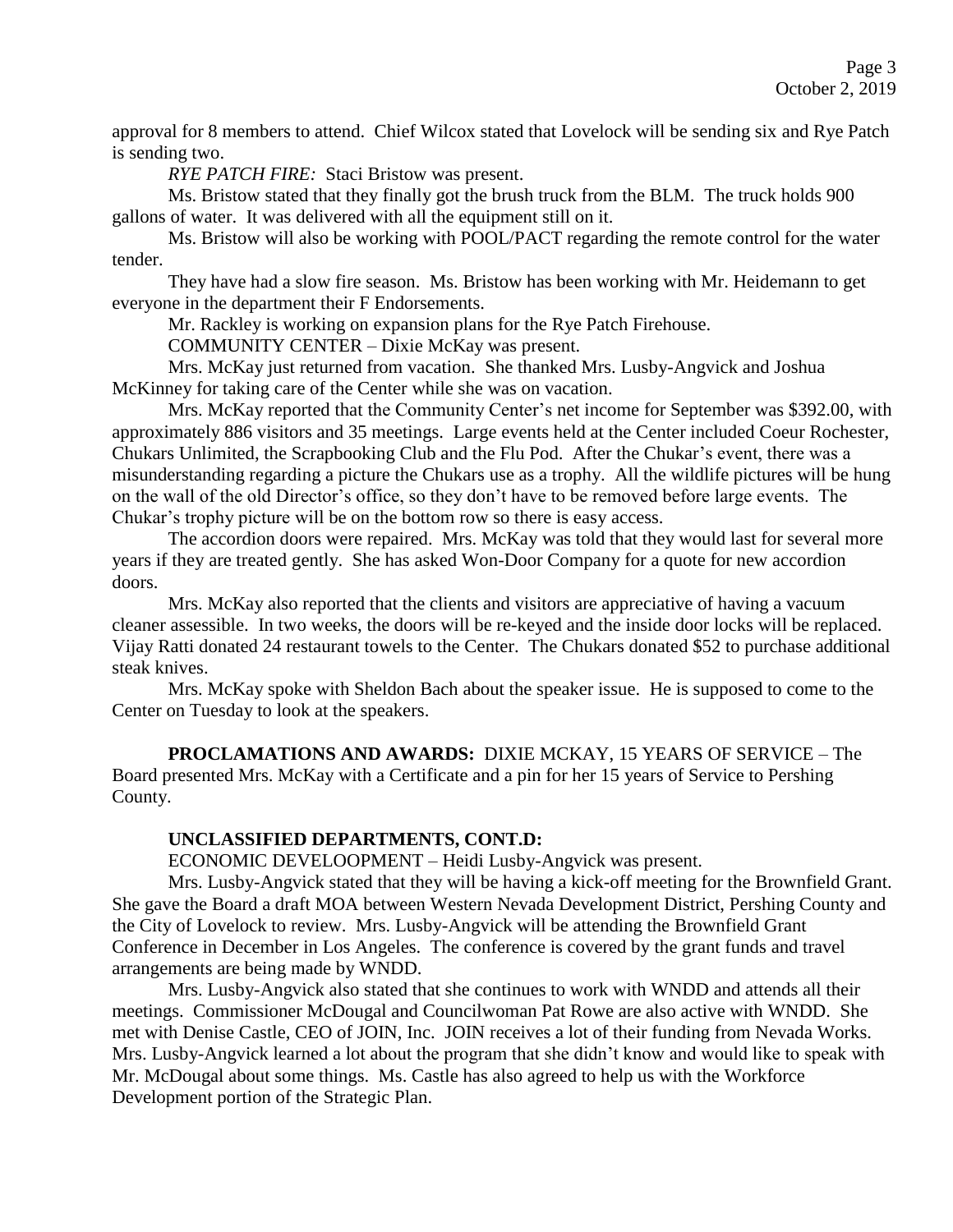*Approval of out of state travel for Heidi Lusby-Angvick to attend the 2019 Brownfield Conference in Los Angeles, California December 9-13, 2019:* Mrs. Shank made a motion to approve the out of state travel for Heidi Lusby-Angvick to attend the 2019 Brownfield Conference in Los Angeles, California December 9-13, 2019. Motion seconded by Mr. McDougal and passed.

PUBLIC DEFENDER – Steve Cochran was present.

Mr. Cochran gave the Board his monthly case report. Mr. Cochran stated that he attended the CIC (Community Improvement Council) Conference last week. Mr. Cochran also spoke about the legislative change regarding jury trials for domestic batteries. He was concerned about where these trials would be held. Mr. Cochran stated that there may be some budgeting concerns, but he is excited about the possibility of more trial experience. Mr. Cochran also stated that he would be revising the format for his monthly case report.

## **ELECTED DEPARTMENTS:**

LACEY DONALDSON, CLERK-TREASURER – Mrs. Donaldson reported that she held interviews for the vacancy in her office, with the help of Mrs. Childs and Mrs. Wesner, last Wednesday. Sarah Renfroe was hired and was able to start on Monday. The office is in the middle of training with Devnet and will be going live on the tax collection system at the end of the month. They are also trying to work in training with Tyler to finish the financial implementation.

*Roll adjustments:* The following roll adjustments were presented to the Board:

APN #007-232-04 Lang Removal of Landfill & TV Assessments

APN #007-241-84 Rablin Amendment due to business closure

19 parcels for Pavilion Homes and Robert Kennerson Reduction in Assessed Value

Mrs. Shank made a motion to approve the corrections to the roll as presented. Motion seconded by Mr. McDougal and passed.

LAUREEN BASSO-CERINI, ASSESSOR – Ms. Basso-Cerini stated that she and her staff have been ill.

# **PLANNING AND BUILDING DEPARTMENT; IMLAY WATER; PERSHING COUNTY ELECTRIC UTILITY:** James Evans was present.

The Board received the monthly fees collected and permits issued report. Mr. Evans reported that he just returned from being gone for a week and is catching up. There is a Planning Commission meeting tonight and they will discuss approval of a Special Use Permit for the winery. Mr. Evans took the Electrical Inspection Exam while he was in Las Vegas and passed.

Mrs. Shank asked about the four greenhouses listed in Grass Valley. Mr. Evans stated that they are growing hemp. There was some discussion regarding the number of billboards that have been put up. The Board would like to look at addressing the number of billboards allowed in Pershing County.

APPROVAL TO PROCEED WITH REQUEST FOR PROPOSALS TO UPDATE THE PERSHING COUNTY MASTER PLAN, DEVELOPMENT CODE, AND INCORPORATE THE COUNTY'S WATER RESOURCE PLAN AS NEEDED – Mr. McDougal stated that due to Legislative changes, our Water Resource Plan is already out of date. He also stated that once the Water Resource Plan is updated, he doesn't feel that it would be that difficult to incorporate it into the Master Plan.

Mrs. Shank stated that besides the Water Resource Plan, an update to the entire Development Code needs to be looked at.

# **ELECTED DEPARTMENTS, CONT.D:**

RENE CHILDS, RECORDER-AUDITOR – Mrs. Childs gave the Board the Month End Fund Balance Report. Things are business as usual. There are a few issues they are working out with Tyler.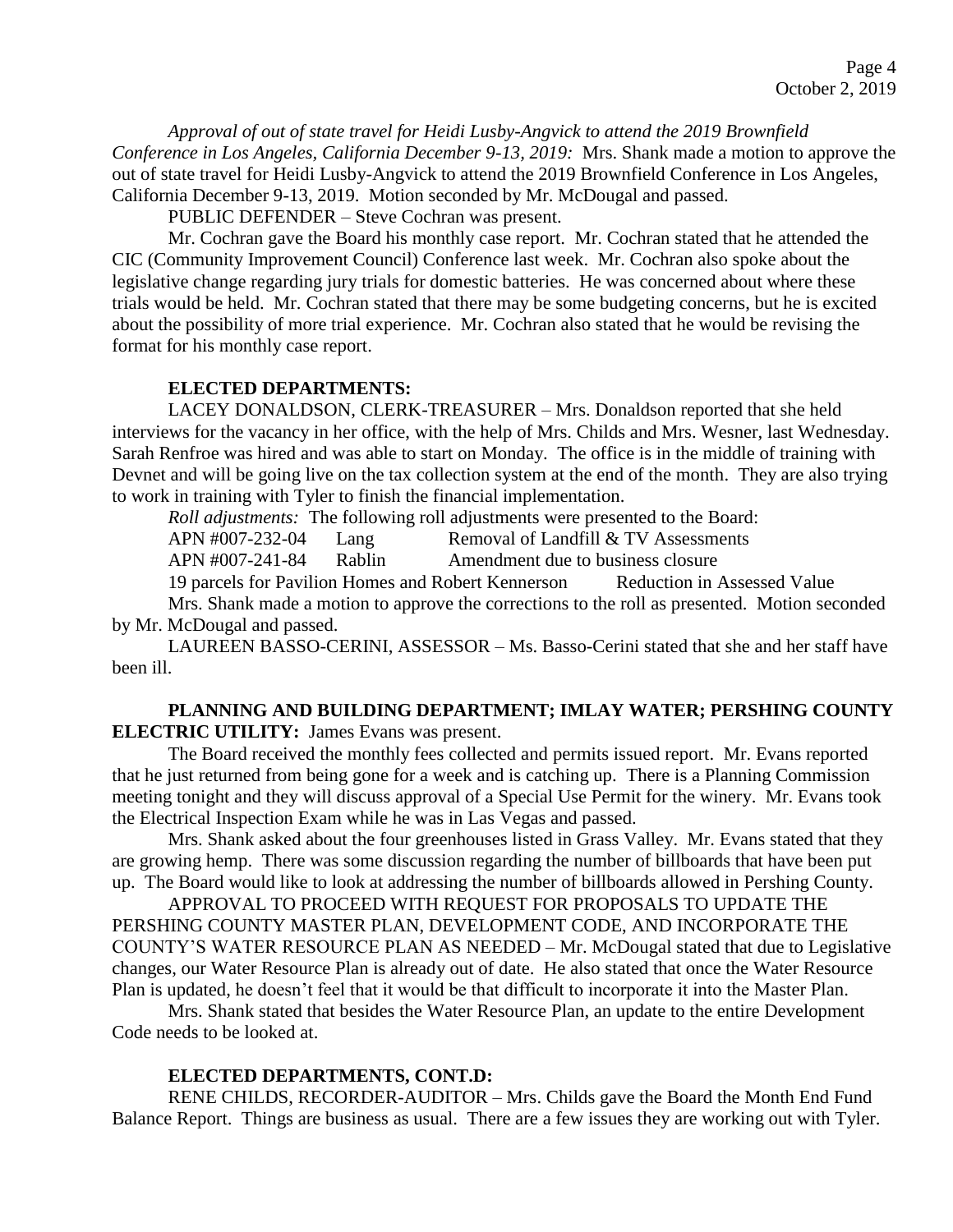JERRY ALLEN, SHERIFF – Sheriff Allen stated that the Department was involved in a couple search and rescue missions this week. They also investigated a vehicle accident where three individuals left the scene. A community member also found a decedent in the hills. The Department will secure the vehicle when they are able. Sheriff Allen stated that the Department also helped with the Community Health Nurse's Flu Pod. The High School Homecoming is this week. They will be doing the bomb fire tonight and the parade is on Friday.

Sheriff Allen stated that he is concerned about the new legislation regarding jury trials. Every jury trial requires a minimum of three deputies, which greatly hinders his department that is already short-staffed. Sheriff Allen stated that the services for Deputy Simms were held yesterday.

Sheriff Allen also attended the Grass Valley Advisory Board meeting.

*Approval to house/rent Imlay residence to PCSO Deputy Nicholson; Approval of Rental Agreement:* Sheriff Allen is not sure where in this process Deputy Nicholson is. There are some repairs to the house that need to be made and Sheriff Allen instructed him to speak with Mr. Handka.

Mr. Rackley asked about the monthly rental amount and questioned why we were charging anything at all. Sheriff Allen stated that per the Employee Contract, the deputy gets a resident stipend that covers housing.

Mrs. Shank made a motion to approve the rental agreement for Deputy Nicholson to live in the Imlay residence. Motion seconded by Mr. McDougal and passed.

*Change in cell phone use rules/policy:* Sheriff Allen stated that he re-read the policy and doesn't feel it needs to be changed.

*BLM Grant/Contract/Funding:* Sheriff Allen reported that the BLM (Bureau of Land Management) has offered to pay for the SART (Sexual Assault Response Team) nurse in the amount of \$40,000 and for the CAD to CAD interface in the amount of \$16,000 at the Burning Man event. Sheriff Allen has passed the invoices for those things on to the BLM to pay.

**UPDATE ON PROGRESS OF SITE LOCATION, DESIGN, FUNDING, AMENITIES AND CONSTRUCTION OF FUTURE LAW ENFORCEMENT CENTER; APPROVAL OF APPRAISAL FOR APN #001-133-17 AND #001-133-18; APPROVAL FOR PURCHASE OF PROPERTY:** Mr. Shields stated that he spoke with one of the real estate agents and the property should close tomorrow. Mrs. Wesner stated that we have not received the appraisal report yet.

**LOVELOCK REVITALIZATION ASSOCIATION:** REQUESTING ACCESS INTO THE COURTHOUSE DURING THE LOVELOCK GHOST WALK/HAY RIDES ON OCTOBER 18, 19, 25, 26, AND 31, 2019 – Mr. Rackley stated that he has already volunteered to be at the Courthouse for two of the dates. Mrs. Shank had some concerns about the security of the building during the walk. The next meeting is only three days before the first event. Mr. McDougal didn't have a problem approving the request contingent on some guidelines being met.

Mr. McDougal made a motion to approve the request by the Lovelock Revitalization Association for access into the Courthouse during the Lovelock Ghost Walk/Hay Rides on October 18, 19, 25, 26 and 31, 2019. Motion seconded by Mrs. Shank and passed.

**DERBY FIELD AIRPORT:** Mr. Rackley stated that the sign went up. He will be meeting with the newspaper on Friday to report about all the improvements that have been made.

**BOARD APPOINTMENTS/RESIGNATIONS:** CEMETERY BOARD– A letter of resignation was received from Cheryl Haas.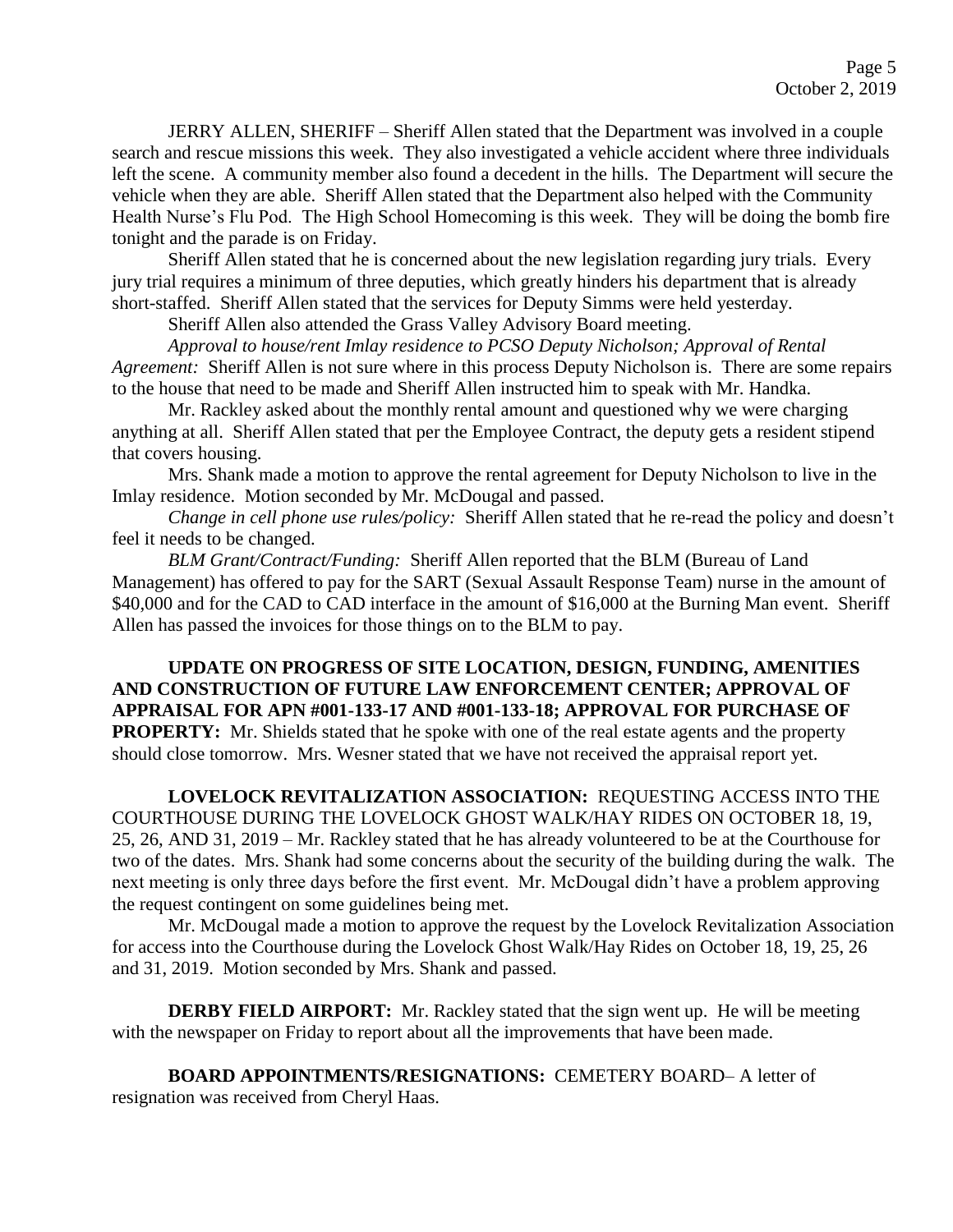Mrs. Shank made a motion to accept the resignation of Cheryl Haas from the Cemetery Board. Motion seconded by Mr. McDougal and passed.

LIBRARY BOARD – Mrs. Donaldson stated that she doesn't believe there are any vacancies on the Library Board. Mrs. Shank stated that there is a member that isn't attending. The person will have to resign, or the Library Board needs to declare the seat vacant.

**RESOLUTION AMENDING THE CAPITAL IMPROVEMENT AND PUBLIC SAFETY PROJECT PLAN TO PROVIDE CHANGES TO THE FUNDING, PRIORITY AND ORDER OF CAPITAL IMPROVEMENT PROJECTS:** Mr. Rackley stated that the Option Tax Fund and priorities were discussed at the Fire Chiefs meeting. Mr. Shields gave an overview of the Public Safety Option Tax. The initial Resolution was passed on June 4, 2008. Mr. Shields stated that the original Resolution included a new law enforcement facility as a priority. There was discussion regarding putting it back on the list to help with the debt service. Mr. Shields suggested changing the utilization of this fund away from depreciable items and focus more on infrastructure.

Mr. Rackley stated that #1 in the current Resolution, Construction of the Grass Valley Fire House, can come off the list as it has been completed. Item #2, Sheriff's office patrol vehicle, Mr. Rackley questioned whether \$60,000 was sufficient. Mr. Rackley stated that they had also discussed removing the wording "patrol vehicle" to allow the Sheriff's office to purchase other vehicles that may be needed. Item #3, purchase of an ambulance, there was discussion that the Ambulance Fund has a sufficient balance, and this could possibly be removed. Mrs. Shank stated that if any funding is needed from the Option Tax Fund, the ambulance needs to stay on the list. Item #4, Fire Protection Vehicles, the three that are being financed need to stay. 4b lists two rescue/utility vehicles at an estimated cost of \$150,000. Mr. Rackley stated that at the Chiefs meeting it was noted that all four departments need command vehicles. He is estimating \$45,000 each. Mr. McDougal asked if all four had to be purchased at the same time. The Board felt it could be spread out over two fiscal years.

Mrs. Shank asked about including the Rye Patch Fire House expansion. \$100,000 is currently budgeted for the project out of the Capital Improvement Fund.

Mr. Rackley stated that Item C, equipment and replacement of water tank for Imlay Volunteer Fire, has been completed and can be removed.

The Board would like to see items prioritized as follows:

- 1. Rye Patch Fire Department Expansion not to exceed \$100,000
- 2. One vehicle for the Sheriff's Office no change
- 3. Fire protection vehicles for Lovelock, Imlay, Grass Valley, and Rye Patch
	- a. Three Pumper Tender Units no change
	- b. Four command vehicles over two fiscal years with a total estimated cost of \$180,000
- 4. One Ambulance no change
- 5. Law Enforcement Center

Mr. Shields will draft a Resolution for the next meeting.

**APPROVAL TO INITIATE THE PROCESS OF INCREASING THE DIESEL FUEL TAX FOR PERSHING COUNTY ACCORDING TO SB48:** Mr. Shields stated that there are two ways to increase the Diesel Fuel Tax, a 2/3 vote by the County Commission or the Board can put a question on the next General Election ballot. This item will be put on the next agenda for further discussion.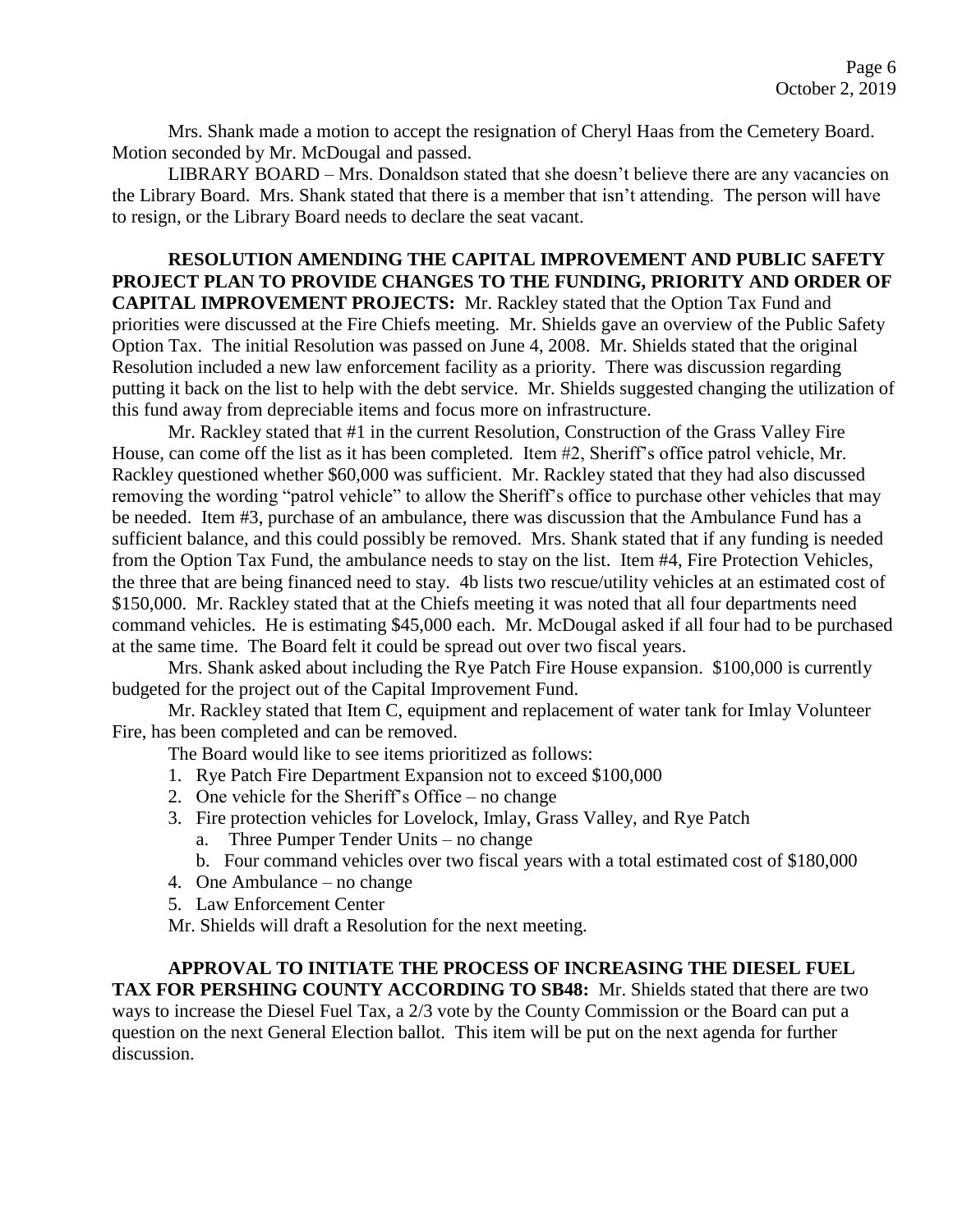# **APPROVAL OF RESPONSE LETTER TO NDOT'S LETTER DATED AUGUST 5, 2019 REGARDING DENIAL OF REQUEST TO INCREASE SPEED LIMIT ON FRONTAGE ROAD (FRPE01) WESTFALL ROAD TO TOULON, PERSHING COUNTY:** Mr. McDougal will help draft a response.

**REPORT FROM LEGAL COUNSEL:** Mr. Shields did not have anything to report.

# **REPORT FROM ADMINISTRATIVE ASSISTANT / HR REPRESENTATIVE:** Mrs. Wesner stated that the updates to the Personnel Rules are almost done. She should have them to the Board for the next meeting. Mr. Shields finalized the bid specs for the new playground equipment, so Mrs. Wesner will work on getting them sent today.

**ITEMS FOR FUTURE AGENDAS:** The Board did not have anything additional to add at this time.

### **CORRESPONDENCE:** There was no additional correspondence discussed.

**MATTERS OF THE BOARD FOR DISCUSSION, BOARD MEMBER REPORTS, BOARD LIAISON REPORTS:** Mr. McDougal stated that all his meetings are coming up in the next two weeks. He did attend the Central Nevada Regional Water Authority meeting last Wednesday morning, but has nothing new to report. Mr. McDougal did tour the Marlette Lake Water System.

Mrs. Shank attended a tour of Coeur Rochester. The Flu pod held on Thursday and 450 shots were given. An individual came to the Frontier Community Coalition meeting and spoke about the 2020 Census. Mr. Rackley, Mrs. Shank, and Mr. Abbott attended a tour of the Switch facility. Mrs. Shank also reported that she attended the NACO (Nevada Association of County Officials) conference.

Mr. Rackley also attended NACO. Mr. Rackley will be going to Toulon Peak tomorrow as they will be doing some work to the electrical system in order to hook up the generator. Southwest Gas will also be up there to look at their equipment. There is currently a Suburban Propane tank up there. In speaking with Elko County, they were paying \$1 per year for the tank rental. When Mr. Rackley contacted Suburban Propane and was told the yearly rental would be \$499. He expressed to them that wasn't acceptable and called Granite Propane to see if they could provide service. They said they would do it for \$100 per year. In the meantime, Suburban Propane also reduced their fee to \$100 per year. Mr. Rackley has already told Granite Propane to place their tank. Mr. Rackley also reported that the Recycling Center took delivery of three metal bins from Penny Belanger.

**PUBLIC INPUT:** Mrs. Shank mentioned that October 1<sup>st</sup> was Commissioner Rackley's and Mrs. Wesner's birthdays.

**VOUCHERS:** Mrs. Shank made a motion to approve the vouchers, except for a voucher for Vendor #556, Larry Rackley. Motion seconded by Mr. McDougal and passed.

Mrs. Shank made a motion to approve the voucher for Vendor #556, Larry Rackley. Motion seconded by Mr. McDougal. Mr. Rackley abstained. Motion carried.

Mrs. Shank made a motion to approve a voucher for Vendor #681, Larry Rackley. Motion seconded by Mr. McDougal. Mr. Rackley abstained. Motion carried.

The meeting recessed at 11:56 a.m. and reconvened at 1:30 p.m.